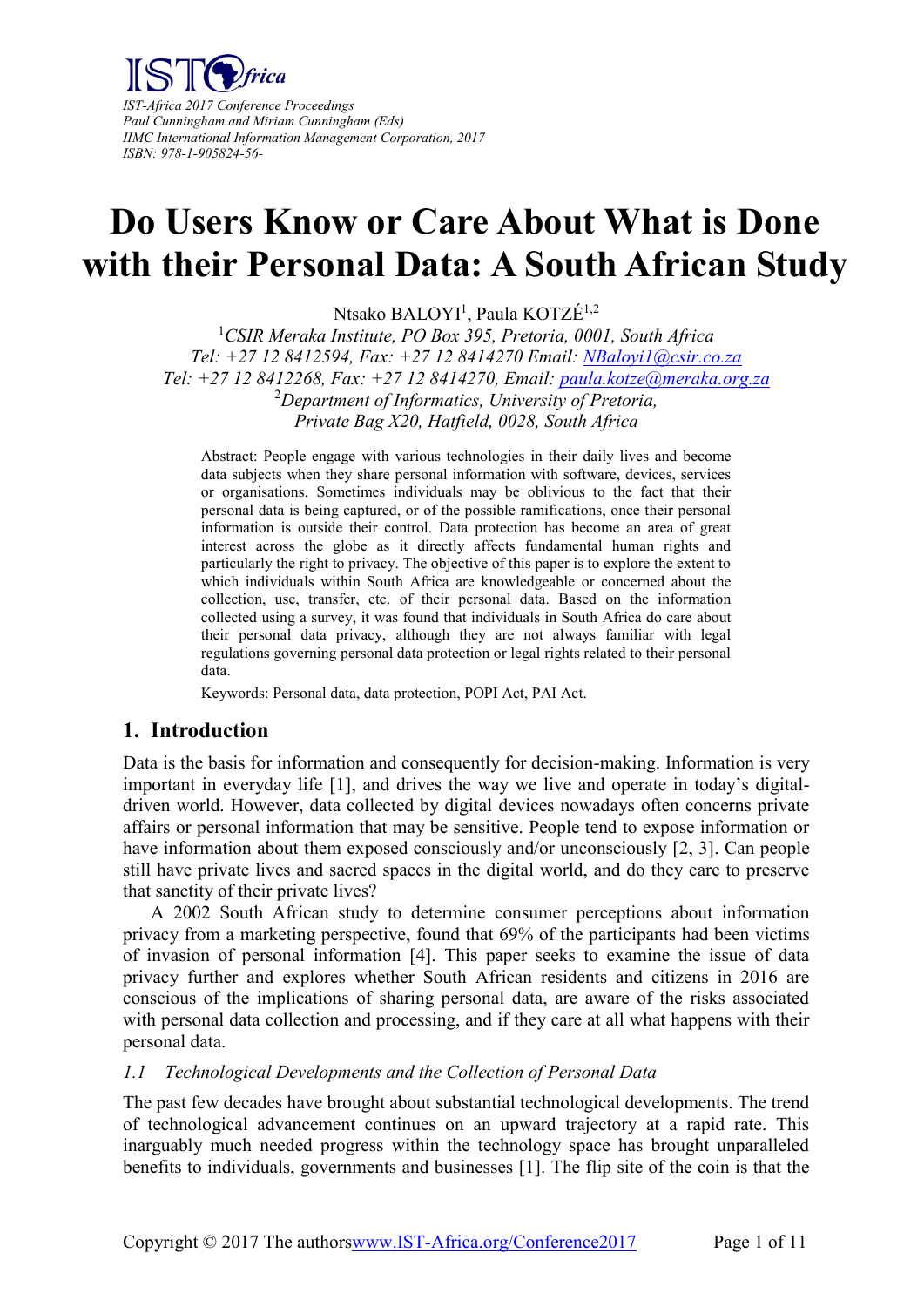same development has brought with it many challenges, one of which relates to the processing of personal data and the invasion of what previously was considered private [1].

A few years ago the words 'information age' were very popular. There can hardly be any argument against the assertion that data or information runs today's world. Data plays a significant role in various aspects of life, public and private. The use of personal data can bring both social and economic benefits and these benefits must be juxtaposed against data privacy risks [1]. Personal data combined with data collected on online behaviour can be used to personalise services, provide targeted solutions and improved experiences, although not all would agree that such is desirable [5]. Personal data can be both sensitive and nonsensitive [6]. This distinction comes out in most data protection instruments.

More and more technologies and applications collect and process increasing amounts of personal data [1]. On the other hand it appears that people are becoming more and more generous when it comes to sharing their personal information [3]. Technological solutions, like the internet of things, big data, cloud computing, smart systems, etc. [7], are built around data, some of which may involve sensitive personal information. Personal data has become a commodity; an object of trade [5]. Some of the ways in which personal information is collected include the use of cars, smart phones, software applications, wearables, websites and even through sales organisations [3, 8].

#### *1.2 Personal Data Protection*

Voltaire is credited for being the first to craft the phrase 'with great power comes great responsibility' [9]. It can be said that with great data comes great responsibility and furthermore, with personal data comes even greater responsibility. The level with which personal data is collected, shared and processed staggers belief [1, 2, 5]. The risk to people's privacy is apparent. Furthermore people's data is sometimes collected without the knowledge or consent of the data subject [10]. Human life today is characterised by traceable digital footprints, which can be detrimental to ones' safety and privacy [1].

The handling and safeguarding of personal data by both the subject of the personal data and users of such data, may not always be an easy task, but it has become a necessity. There often has to be a trade-off between convenience and data protection. Whether people vote for convenience or simplicity over privacy is one of the aspects covered in this paper.

#### *1.3 Data Protection Laws*

The focal point of data protection laws is a person, or better put: the data subject. A data subject is a person whose identifying data is the subject of collection or processing [11]. Personal data is thus defined as information about an identified or identifiable individual [12]. Data subjects may sometimes not even be familiar with implications attached to their sharing of personal data or the processing thereof by organisations. Data protection laws seek to protect vulnerable people from excessive or abusive collection and use of their personal data, especially sensitive personal data. This is not surprising as people are vulnerable to abuse of power by governments and businesses. It is an entrenched principle in law that private individuals are not on equal footing with government and businesses and hence they need a greater level of protection [13].

Personal data protection is a subject of interest for many legislative bodies and data protection authorities around the world [14]. Many countries take a human rights approach to data protection premised on the right to privacy. Consumer protection laws and other similar laws around the world, take a similar approach to the protection of individuals as that followed by most data protection legislation when it comes to treating ordinary individuals as being in a position of vulnerability. The European Union (EU) has gone further to include data protection as a fundamental right alongside the right to privacy [15]. It however appears that many countries which follow a human rights approach to data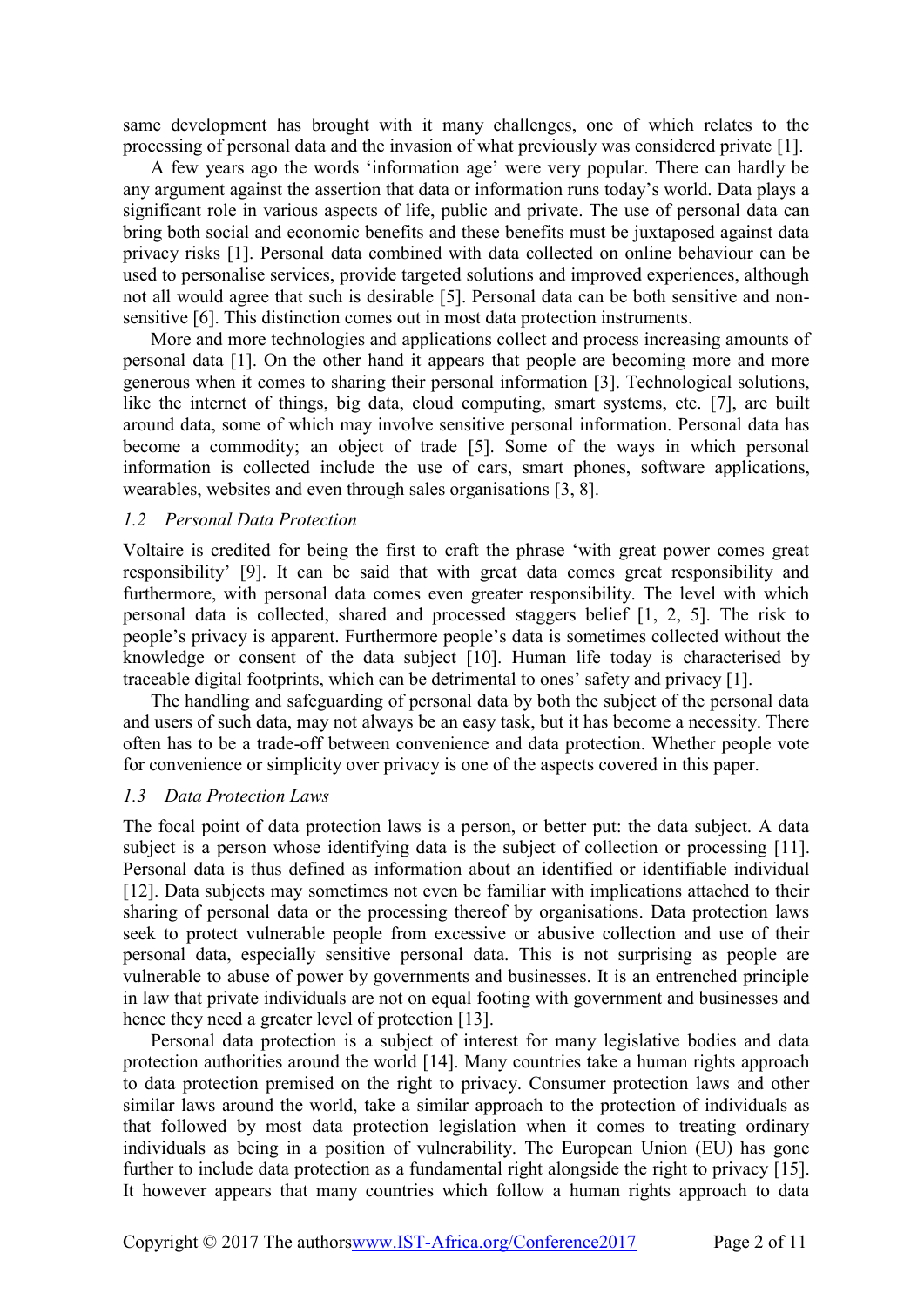protection, especially those that have data protection laws, or have recently enacted such laws, are actually pressured to do so by economic or commercial interests with foreign countries that already have such laws and prohibit transfers of information to countries without 'adequate data protection' laws [11]. This trend could stem from the bias of the initial international organisations that have been involved in the data protection space, starting with the Organisation for Economic Co-operation and Development (OECD), a trade or economic focused international organisation, followed by the Council of Europe, a human rights organisation, and the EU, which is both a political and economic partnership [3]. The data protection laws seem to want to balance economic, human rights and political interests.

Two primary legislation have been promulgated in South Africa regulating personal information, namely the Protection of Personal Information Act (POPI Act) [11] and the Promotion of Access to Information Act (PAI Act) [16]. South Africa enacted the POPI Act, which regulates the protection of personal information, on 26 November 2013. Certain sections of the POPI Act are already in effect, whilst some are still suspended pending the appointment and functioning of the information regulator [3]. The information regulator was appointed on 7 September 2016, but has at the time of writing this paper not yet release any regulations on the two Acts [17]. The POPI Act [11] applies to both electronic and nonelectronic personal information, as well as to both natural and juristic persons. It sets out the rights and remedies for data subjects in relation to their personal information, as well as the responsibilities of responsible parties (data controllers) and operators (processors) to be regulated by the information regulator. The PAI Act does also regulate the right to access to, and the correction of information, including personal information held by public institutions and other persons, which is needed to protect or exercise any rights subject to justifiable limitations.

# **2. Objectives**

This paper reports on a study of current perceptions, knowledge and practices of individuals concerning the supply, sharing and use of their personal information in South Africa. In general, the study seeks to determine people's concerns with their personal data collection, usage or processing, knowledge of their legal rights related to personal data protection, risks associated with sharing personal data and types of personal data collection methods.

This paper does not address the issue of organisations' compliance with personal data protection or privacy legislation. This issue is addressed in a separate paper [18].

Section [3](#page-2-0) of the paper addresses the methodology followed to collect and process the data for the study. Section [4](#page-3-0) presents the results of the survey. Section [5](#page-8-0) concludes by discussing the findings and business benefits or the value that could be derived from the results of the survey.

# <span id="page-2-0"></span>**3. Methodology**

The study was quantitative in nature. As part of a wider research project, a survey was conducted to collect information on the perceptions and knowledge of current practices related to personal data protection in South Africa. The purpose of the survey was to identify and highlight individuals' attitudes and practices towards the sharing and protection of personal data.

The survey consisted of 12 questions requiring 'yes' or 'no' answers. A statement accompanied the questionnaire on what the survey is about, that participation is confidential and voluntary, and that responses would be used for research purposes only. In line with the theme or spirit of the research, no personal identifying information was collected and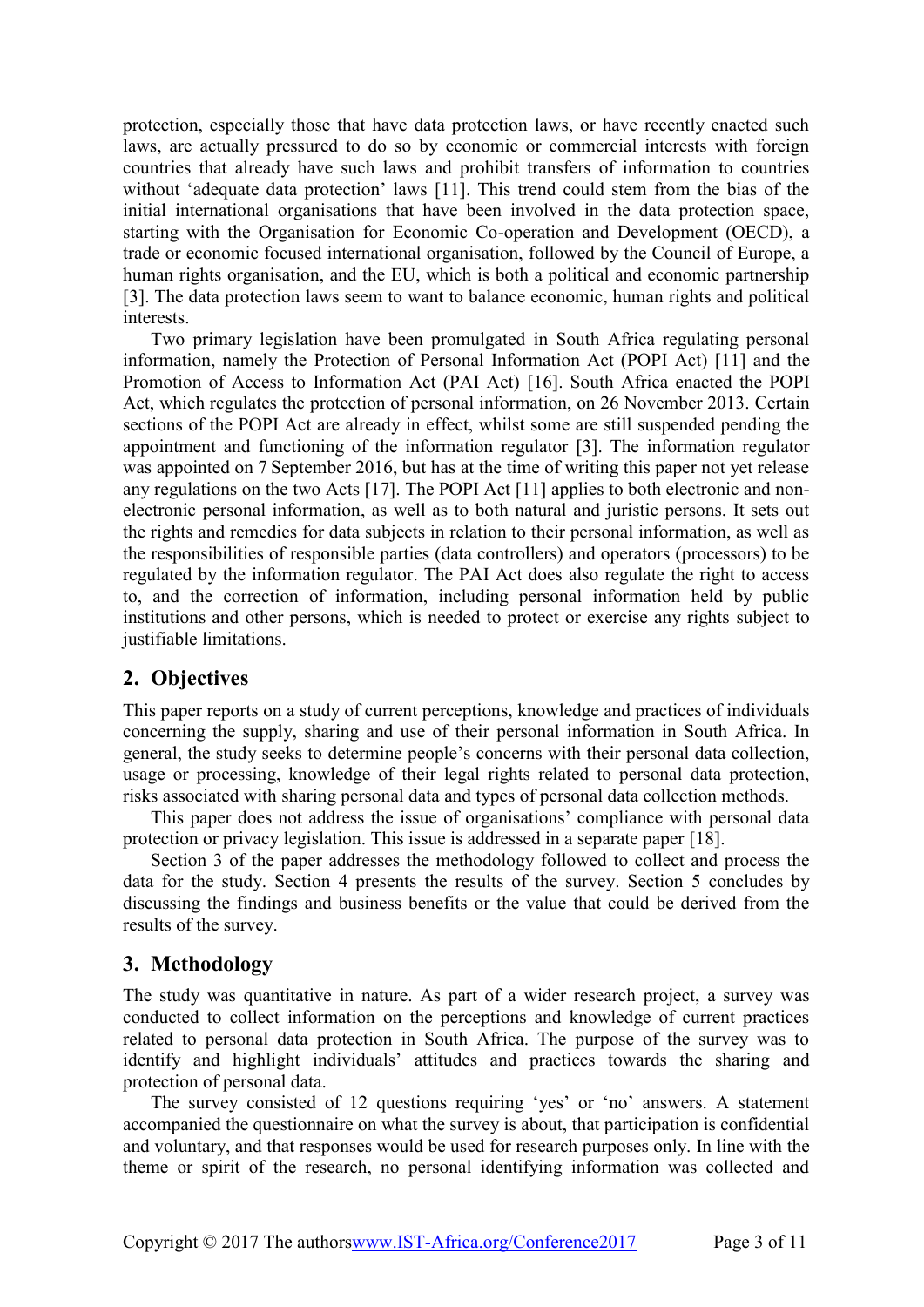participants completed the questionnaire anonymously without an option to include their demographic information.

The survey questions mainly addressed four key areas.

- 1. How individuals share personal data and their familiarity with privacy statements.
- 2. Individuals' knowledge of their legal rights in relation to personal data processing and protection, as well as the consequences attached to the misuse or compromise of personal data.
- 3. Individuals' reputational risks and trust towards organisations collecting and processing personal data.
- 4. Individuals' awareness of the personal data collection methods and usage or processing examples.

Snowball sampling was used, where the participants directly targeted were requested to further disseminate the survey to any community of individuals. The first group of participants approached to complete the survey included individuals with a wide spectrum of professional backgrounds, for example, individuals working in the pharmaceutical, healthcare, banking, telecommunications and information and communications technology (ICT) industries, individuals from government, ICT research organisations and academia, as well as students and friends. The survey was distributed via email and various social media platforms. Google Forms was used to capture the responses of individuals. The survey was run for a period of six weeks, from the last week of October 2016 to the second week of December 2016. In total 138 responses were received, mainly from participants within South Africa.

A Pearson correlation coefficient analysis [19] was performed on the results for the various questions to determine whether a relationship exists between responses to any two questions. For a data set of n=138, any coefficient value (|*r|*) equal or above 0.17 indicates a significant relationship. The Evans' guide [20] is used to classify the relationship strength  $(0.00-0.19 - \text{very weak}; 0.20-0.39 - \text{weak}; 0.40-0.59 - \text{moderate}; 0.60-0.79 - \text{strong}; 0.80-0.79)$ 1.00 - very strong).

This study does not claim to be exhaustive of personal data protection related issues or to be a fully representative sample.

## <span id="page-3-0"></span>**4. Findings**

This section presents the results of the survey and a brief discussion of the findings.

#### *4.1 How Users Share Their Personal Data*

#### *4.1.1 Use of Devices or Electronic Applications*

Participants were asked whether they use a smart phone or any device that collect, process or use their personal information (e.g. email, cell phone, health data, location data, etc.). One hundred and thirty two participants responded to this question. As per [Figure 1,](#page-4-0) only 2.9% said they did not have or use a device or application that collects or process personal information. The authors are of the view that the 2.9% participants that responded in the negative might be ignorant of some of the methods of collecting personal information like cookies, cell phone tower triangulation, etc. [3]. This view is based on the fact that all these participants captured their responses electronically via Google Forms, which is an electronic medium with the ability to collect information on users. There is thus a high probability that these participants also do use other applications, devices or services that collect personal information, albeit unawares.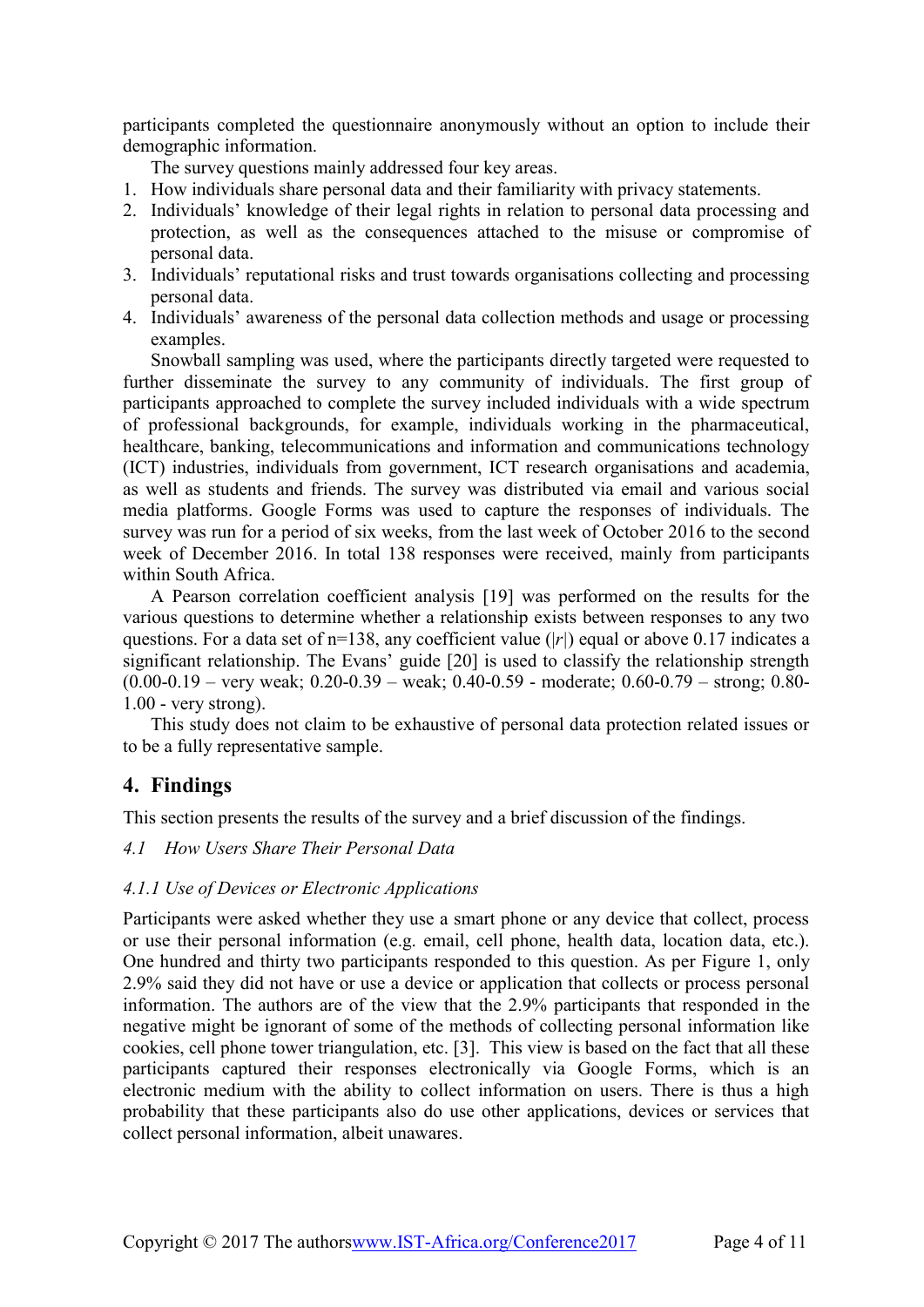#### <span id="page-4-1"></span>*4.1.2 Reading of Privacy Statements*

As depicted in [Figure 1,](#page-4-0) when asked whether participants thoroughly read privacy statements or notices of websites, devices and applications that collect or process personal information, 79% said that they did not, whilst only 21% said they do. In this case, it seems that people choose convenience over privacy and brush off the reading of privacy statements to determine the level of protection provided by the policies.

These results confirm the Brazilian study on the use of social media [21], which found that users generally do not carefully read privacy statements. This could be an indicator that more needs to be done to raise people's consciousness about data privacy and protect them from such inadvertent but yet detrimental actions. The findings somewhat contradict the 2002 South African study [4], in which participants expressed an interest in companies having privacy policies and government regulating the processing of personal information, since they hardly read those privacy statements.



*Figure 1: User sharing and checking of personal data*

## <span id="page-4-0"></span>*4.1.3 Sharing of Personal Information*

Participants were asked whether they allow the sharing of their personal information collected by organisations through devices, applications, etc., with other organisations. In this regard, 87.7% of participants, as illustrated in [Figure 1,](#page-4-0) indicated that they prohibit the further sharing of their personal information. The authors are of the view that the 12.3%, which do allow the further sharing of their personal information, might be a further indication of the need to educate people about their personal privacy as it relates to the sharing of personal information. In this regard, Ghana has already engaged in public awareness campaigns [22] and South Africa should follow suit in future. The findings correspond with the 2002 South African study [4] that found that 90% of participants were uncomfortable with companies sharing their personal information.

It is also noteworthy that some of the participants were young adults (students) who may not have yet suffered more serious personal data related crimes like identity theft, unauthorised debit orders and the likes. Peoples' socio-political status may also influence their view of what they consider to be in their best interest as relates to transactions with privacy implications.

## *4.1.4 Checking Information Collected by Applications*

When asked whether participants checked the kind of information collected by applications before installing software applications, the majority of participants (62%), as illustrated in [Figure 1,](#page-4-0) indicated that they do check, whilst 38% indicated that they do not. Only one participant did not answer this question, bringing the total number of responses to this question to 137.

It appears that users find a summary view of the type of collected information, as displayed by most services, sufficient to determine their decision to install or not to install a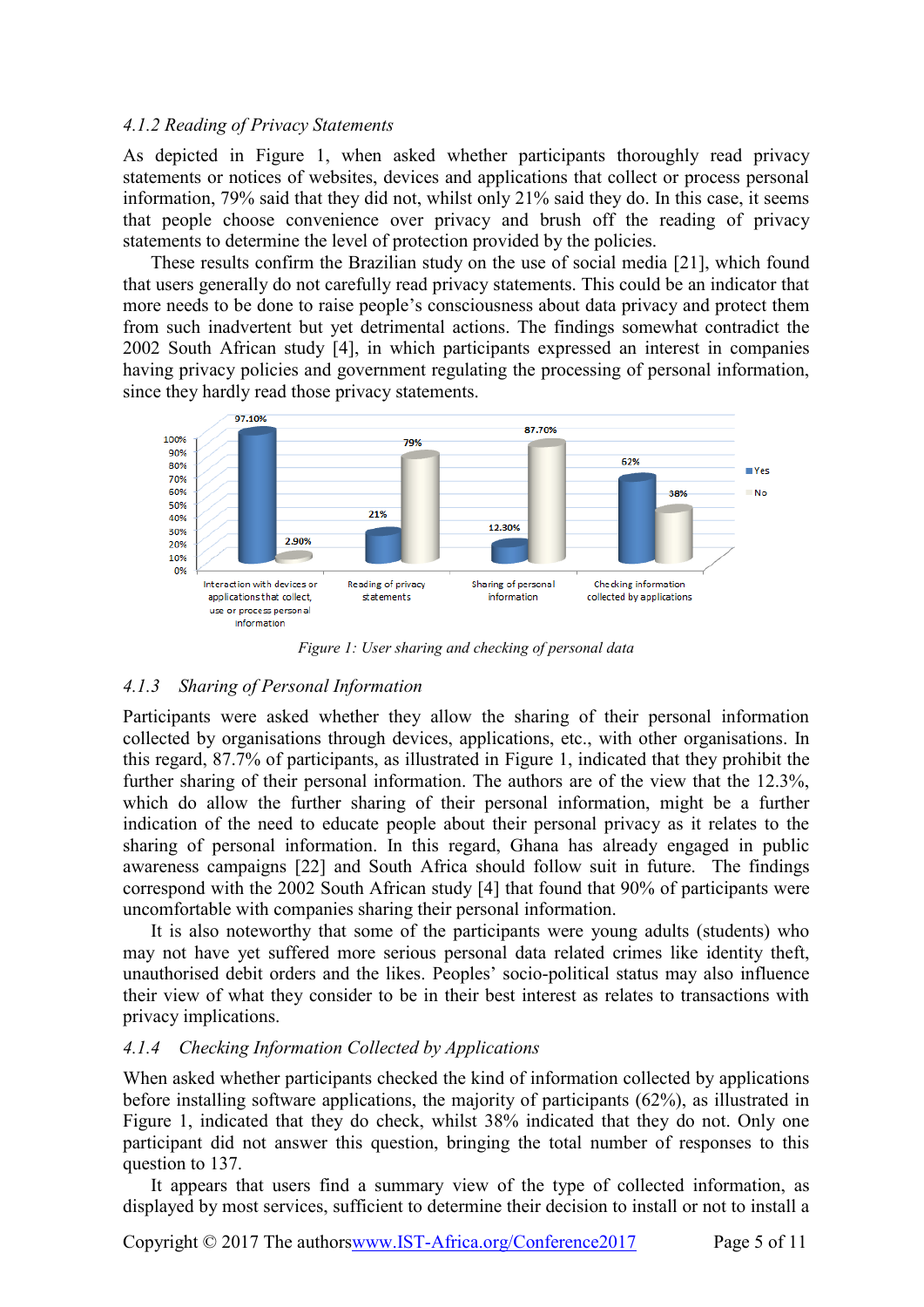particular application. This could also explain why 79% of people do not read privacy statements, as discussed in [4.1.2.](#page-4-1) The correlation between responses for the two questions is significant but very weak  $(r=0.17)$ . Previous studies (e.g. [5, 15]) have shown that knowledge of the type of information collected does not necessarily imply that users act rationally when installing applications.

*4.2 Individuals' Knowledge of Their Legal Rights, the Law and Consequences of Personal Data Compromise or Misuse*

## *4.2.1 Dangers Attached to Loss/Misuse of Data*

When asked whether participants knew of the dangers attached to the loss or misuse of their personal information in the hands of those collecting or processing it, only 79.7%, as presented in [Figure 2,](#page-5-0) indicated that they were aware of the dangers related to such loss or abuse of the processing of personal information. The 20.3% respondents that stated that they were not aware of the dangers, is of concern as there can be serious financial, reputational and identity related problems associated with the loss or misuse of personal information [23]. This finding confirms the assertion made above concerning the need to educate people about data privacy.



*Figure 2: Knowledge of rights, law and consequences*

## <span id="page-5-0"></span>*4.2.2 Knowledge of Legal Rights*

When participants were asked whether they are aware of their legal rights as it relates to the collection and processing of personal information, only 45.7% indicated that they are, as illustrated in [Figure 2.](#page-5-0) This number is quite low compared to those that do not know their rights (54.3%).

Since such a large proportion of people do not know their legal rights, it is not surprising that 12.3% of participants did not mind their personal information being shared with other organisations and that as much as 20.3% do not even know the dangers associated with personal data compromises. A weak but significant relationship  $(r=0.32)$ was indeed found to exist between responses to the question under discussion and the ones on the sharing of personal information. The findings corroborate the 2002 South African study [4] in which 70% of the participants were not aware of how to exercise their right to have personal information deleted.

## *4.2.3 Knowledge of Current Legislation*

As a follow up to the question on knowledge of legal rights, participants were asked whether they were familiar with their rights under two primary legislations in South Africa regulating personal information, namely the POPI Act [11] and the PAI Act [16]. Only 137 participants answered this question. As illustrated in [Figure 2,](#page-5-0) only 40.9% of the participants were familiar with their rights under the two Acts, whilst the majority (59.1%) were not. This is in line with the results on the knowledge of an individual's legal rights with regard personal information, where the majority of individuals indicated that they are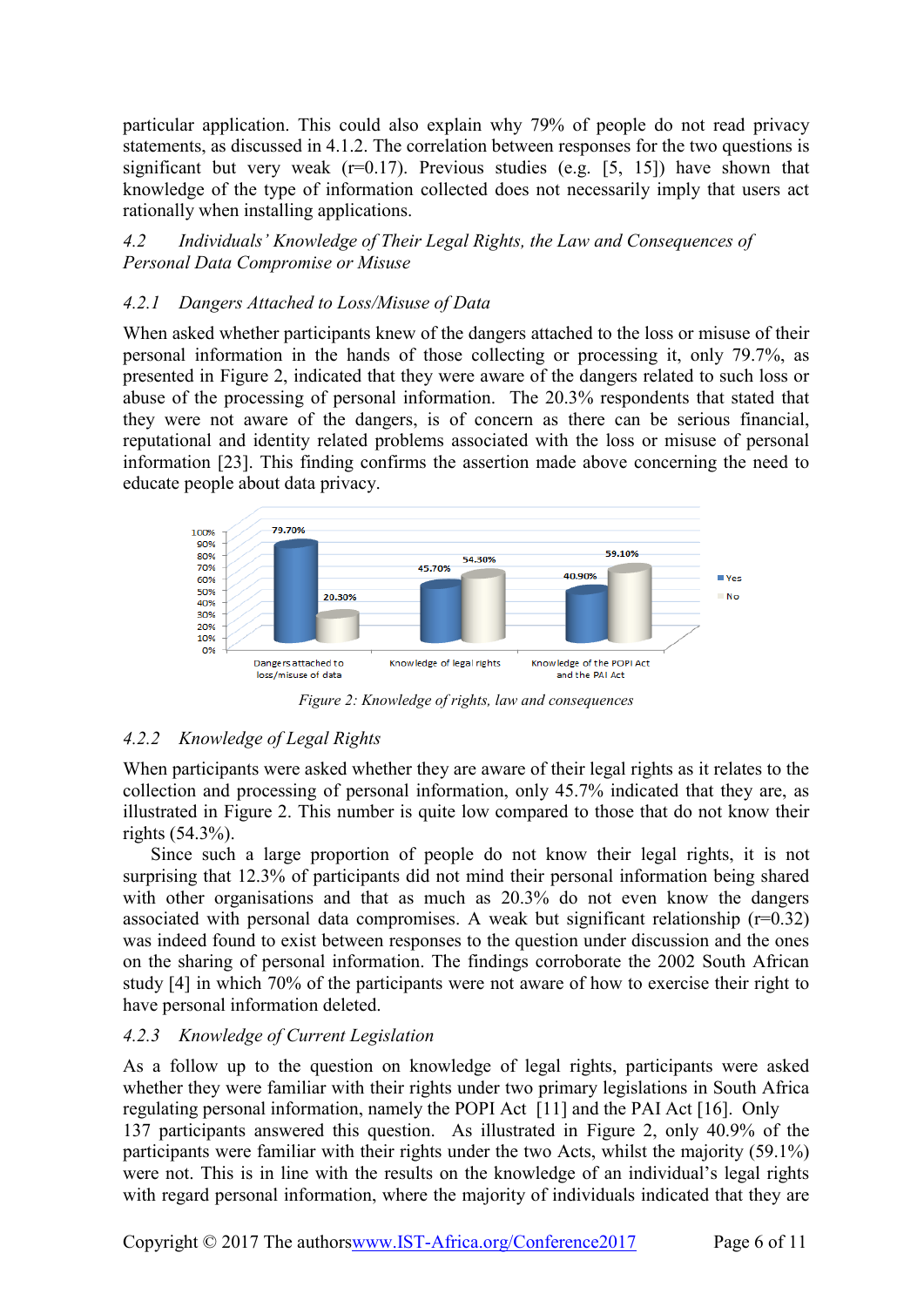not familiar with their legal rights. Using a Pearson correlation coefficient analysis [19], it was determined that there is a indeed a strong relationship  $(r=0.67)$  between the responses to the legal rights and POPI Act and PAI Act questions. A campaign like the Ghanaian 'Know Your Rights' campaign [22] to educate citizens on their legal rights might be a way to go for South Africa.

*4.3 Individuals' Reputational Risks and Trust Towards Organisations Collecting and Processing Personal Data*

#### *4.3.1 Trust in Organisations that Collect Personal Data*

In order to check user confidence towards organisations that collect and process personal information, participants were asked whether they trust organisations that collect their personal information to protect it accordingly. As illustrated in [Figure 3,](#page-6-0) the majority of participants (71.9%) indicated that they do not trust such organisations to safeguard their information, whilst only 28.1% showed confidence towards such organisation's safety measures. Only 135 participants answered this question.

It is interesting to compare this result with the 79% of the participants that said they do not thoroughly ready privacy policies, and yet 71.9% do not trust that their personal information will be kept safe. This lack of trust could be fuelled by prevalent media reports of information technology system and network security breaches, both locally and internationally [1].

A 2012 study conducted in the United States of America (USA) indicated that 34% of participants did not trust any organisation with their personal data [21]. Whilst the USA study might be a bit outdated and indicative of the trust culture in the USA, the result of our study confirmed the USA study, with an even greater pessimistic perspective or attitude towards organisations that collect personal information. This shows that organisations should work hard to win back people's trust and avoid further reputational damage, which could even lead to loss of customers and sanctions where organisations fail to comply with data protection laws [23]. The 2002 South African study [4] also indicated concerns about trust in organisations that collect personal data.



*Figure 3: Reputational risks and organisational trust*

## <span id="page-6-0"></span>*4.3.2 Effect on Reputation and Privacy*

Participants were also asked whether they thought that their reputation or privacy might be impacted by the loss or compromise to their personal information shared with, or collected by organisations, applications or devices. As illustrated in [Figure 3,](#page-6-0) 84.78% of participants are concerned about reputational and/or privacy effects that can stem from their shared or collected personal data. Only 15.22% responded in the negative, some of whom might think that they have nothing to hide, thereby downplaying their own privacy interests.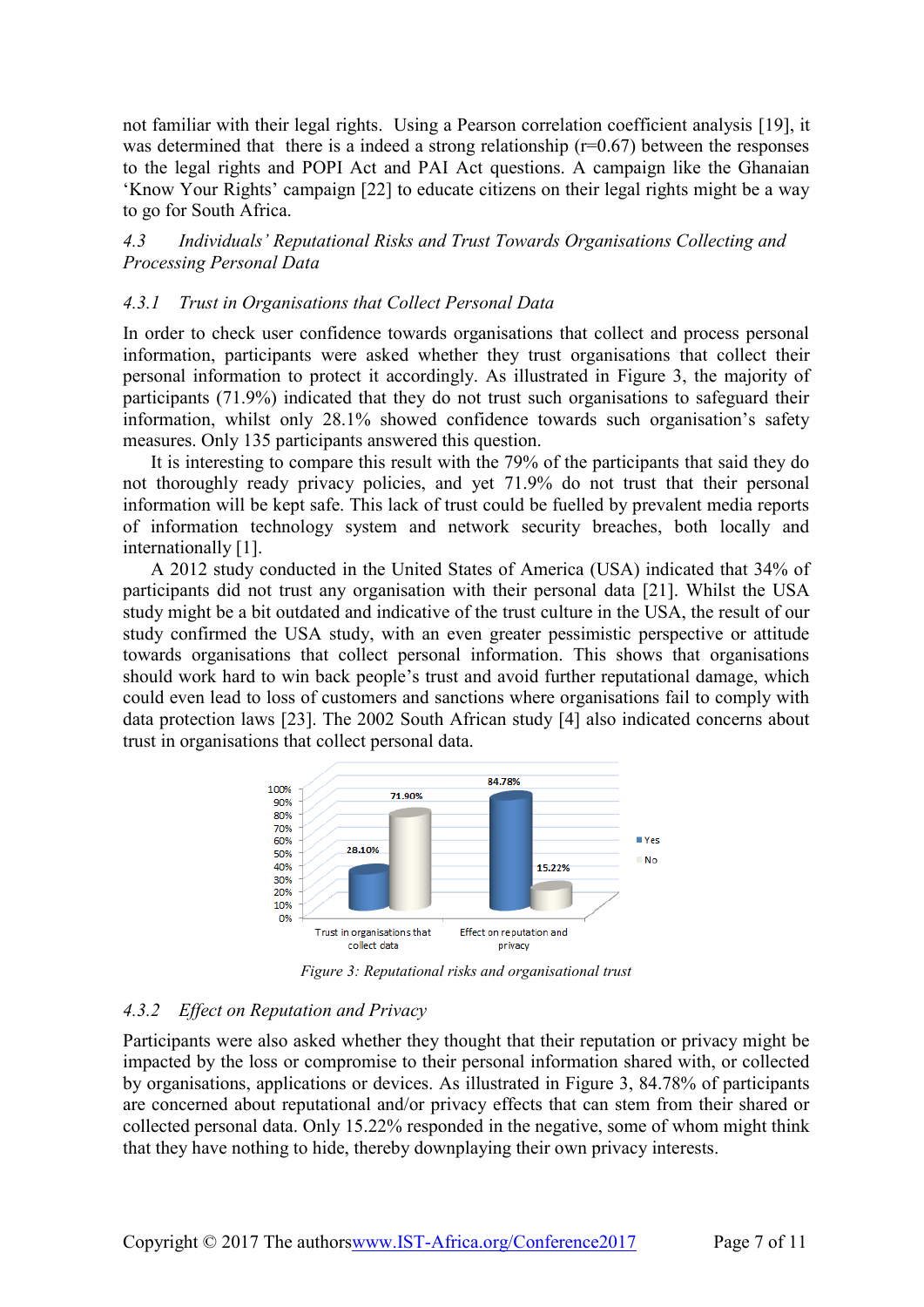## *4.4 Unsolicited Collection, Use and Transfer of Personal Data*

## *4.4.1 Passive Collection of Information*

Over and above mobile phone and computer applications, certain other devices/equipment such as cars, IoT devices, etc. might collect certain information about individuals or their activities without the individual's knowledge. Participants were asked whether they were aware of such passive collection of personal information by devices and applications without their knowledge. As illustrated in [Figure 4,](#page-7-0) 76.5% of participants confirmed that they are aware of such unsolicited collection of their personal information. The remaining 23.5% said they were not aware of such collection. Only 136 responses were recorded on this question.

Although individuals may be aware of the passive collection of their personal information, by for example cars, there is sometimes very little that they can do about it.



*Figure 4: Unsolicited collection, use and transfer of personal data*

## <span id="page-7-0"></span>*4.4.2 Receiving Unsolicited Messages and Phone Calls*

Participants were asked whether they have ever received any unsolicited communication in the form of calls, text messages (SMSs) and emails from organisations/individuals to which they were not connected. As indicated in [Figure 4,](#page-7-0) 98.5% of participants confirmed that they did receive such communication. Only 1.5% of participants said that they have never been on the receiving end of such targeted communication. This outcome is a clear indication of the sharing of individual's personal information by people or organisations already in possession of such information, whether with or without the data subject's prior approval or consent. Even though the extent of receiving unsolicited messages was lower in comparison, the 2002 South African study already indicated that 74% of participants were bothered by receiving unsolicited advertisements [4].

## *4.4.3 Transborder Transfer, Storage and Processing*

When asked if they were concerned that sensitive information about themselves might be stored somewhere, possibly outside South Africa, and that such information may be exposed or misused, 92.8% of the participants indicated that they were concerned, as illustrated on the far right of [Figure 4.](#page-7-0)

Using a Pearson correlation coefficient analysis [19], indicated that there is a moderate relationship (r=0.43) between responses to this question and the one on reputational or privacy effects due to information compromise. This may indicate the level to which people want to feel in control of their information as both questions relate to an element of data exposure.

These results clearly indicate that many people are not comfortable with transborder transfers of their personal information. This is quite intriguing as most software applications and devices that people use in South Africa actually belong to, or are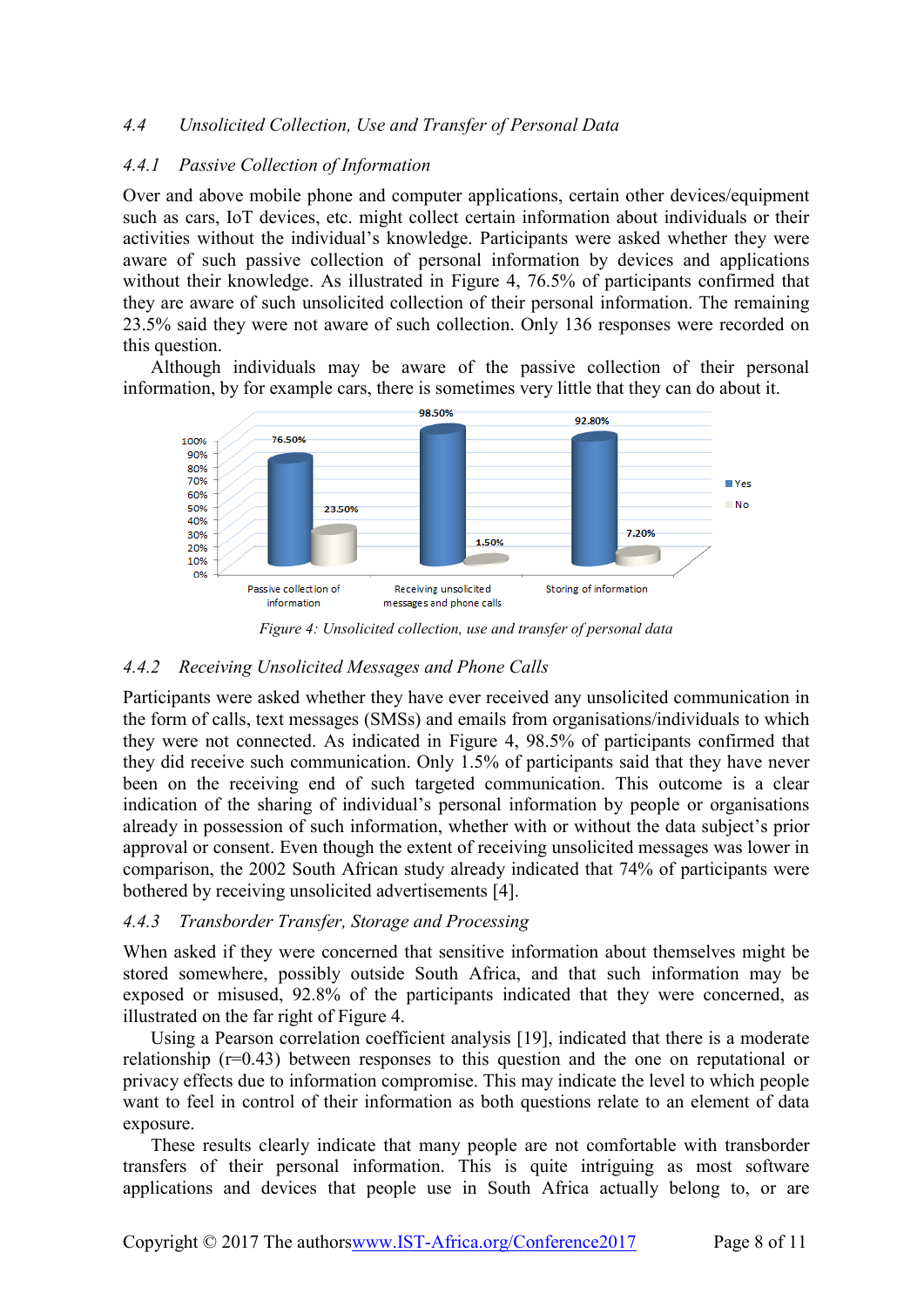manufactured by, international organisations, which may in turn store the information that they collect beyond the borders of South Africa.

## *4.5 Additional Analysis*

In addition to the Pearson correlation results mentioned in the discussions above, several other weak but significant relationships were found between data sets:

- There is a very weak correlation  $(r=0.17)$  between knowledge of ones' legal rights as they pertain to the protection of personal information and reception of unsolicited communications.
- There is a weak correlation  $(r=0.21)$  between knowledge of ones' legal rights as they pertain to the protection of personal information and checking information collected by applications, as well as with reading privacy statements.
- There seems to be a weak correlation  $(r=0.20)$  between knowledge of the Acts on personal information and knowledge of dangers associated to the loss or misuse of personal data, as well as with thoroughly reading privacy statements.
- There is a weak correlation  $(r=0.24)$  between trust in organisations collecting personal data and allowing them to share it.
- A weak correlation  $(r=0.21)$  was found between concerns about reputation and passive collection of personal data. This means that a concern with the loss of reputation is correlated to the knowledge about the passive collection of information by cars and other devices.
- A weak correlation (r=-0.21) between concerns about reputation or privacy and allowing organisations to share personal data. This means that a concern with the loss of reputation is correlated to not allowing personal information to be shared with other organisations, etc.
- A very weak correlation  $(r=0.19)$  exist between knowledge of the dangers relating to and allowing organisations not to share personal information with other organisations, etc.

# <span id="page-8-0"></span>**5. Conclusions**

From the results of the survey, it appears that many South Africans do care about their personal data privacy although they may not always be familiar with legal regulations governing personal data protection or their data protection related rights. These results confirm the results of the Brazilian survey [21], which found that Brazilians, and indeed people in general, do care about their privacy.

A generalisation with regards to people's concern about their data privacy is justified. Whilst many people do not thoroughly read privacy statements, they do not easily allow organisations to share their personal data, when prompted, and do check the kind of personal information collected by software applications before installation. Many people appear to be aware of the dangers that can emanate from misused or compromised personal information and are anxious that their privacy or reputation may be affected as a result. Caution should be taken in this regard, as people from different socio-political backgrounds may have different perceptions about personal data protection and privacy.

It is also clear that many people use software or devices that collect personal information and are aware that most such software and devices may collect their personal data without their consent or knowledge. Confidence in organisations that collect and process personal data to safeguard it is very low and people are largely not comfortable with organisations transferring or storing their personal information outside South Africa.

Software developers, device and car manufactures, as well as businesses and governments can no longer afford to treat data privacy as an afterthought. People are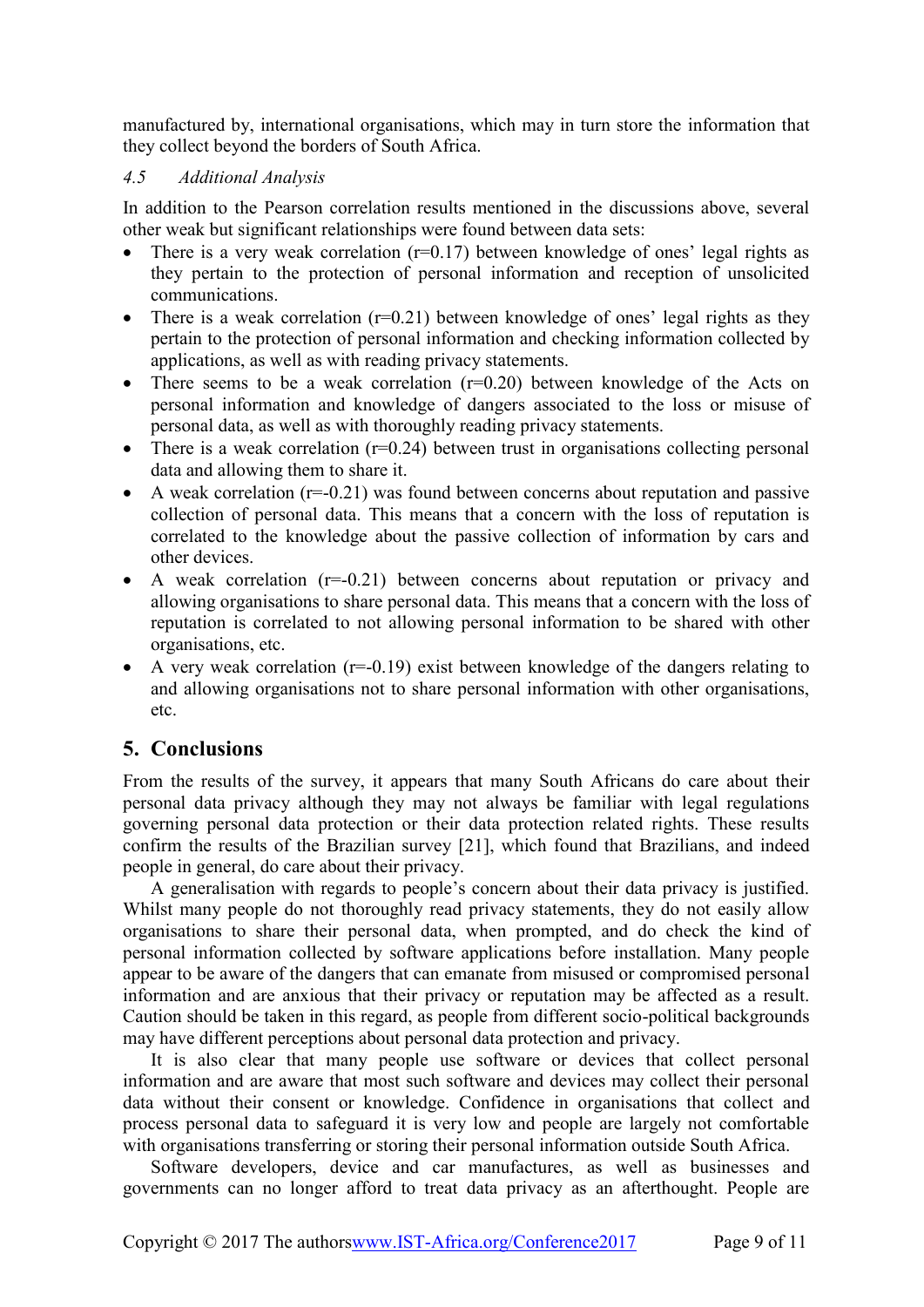starting to demand not only online privacy, but also the protection of their offline data. The South African legislature has followed the European model of protecting both online and offline personal data [3, 24], but South Africa goes one step further to provide personal data protection to juristic persons/individuals (e.g. companies).

Things are not all rosy though, as there are people that are still ignorant about privacy implications or do not act in line with their convictions (or rationality). It is recommended that government, business, research institutions and civil society should run programmes to inform and educate people about their rights as it relates to personal information, and train them on personal data protection fundamentals in a digital society. It was indeed also hoped that the survey and the study conducted would nudge participants and the general public to start thinking about personal data privacy issues.

Future work will involve an investigation into personal data protection within organisations, as well various data protection regulations and practices around the world. The study can also be repeated for specific target groups such as high school students, people in specific geographic locations and the likes.

## **References**

- [1] OECD, *Supplementary explanatory memorandum to the revised recommendation of the council concerning guidelines governing the protection of privacy and transborder flows of personal data (2013)*, in *OECD Guidelines Governing the Protection of Privacy and Transborder Flows of Personal Data*. 2013, OECD. p. 19 - 37.
- [2] Li, Y., et al., *Privacy protection for preventing data over-collection in smart city.* IEEE Transactions on Computers, 2016. **65**(5): p. 1339 - 1349.
- [3] Roos, A., *Data privacy law*, in *Information Communications Technology Law*, D. van der Merwe, Editor. 2016, LexisNexis (Pty) Ltd: Johannesburg. p. 363-487.
- [4] Jordaan, Y., *South African Consumers' Information Privacy Concerns: An Investigation in a Comercial Environment*, in *Marketing and Communication Management*. 2003, University of Pretoria: Pretoria. p. 395.
- [5] Kitchin, R., *Getting Smarter About Smart Cities: Improving Data Privacy and Data Security*. 28 January 2016 ed. 2016, Dublin: Data Protection Unit, Department of the Taoiseach. 82.
- [6] Ajigini, O.A., *A Framework to Manage Information During its Migration Between Software Platforms*, in *Information Systems*. 2016, University of South Africa: Pretoria. p. 369.
- [7] Edwards, L., *Privacy, Security and Data Protection in Smart Cities: a Critical EU Law Perspective*. 2015, CREATe: Glasgow. p. 1 - 37.
- [8] Escribano, B., *Privacy and security in the Internet of Things: Challenge or Opportunity*. 2014, Olswang. p. 1 - 7.
- [9] Gleneicki, A.F., *With great power comes great responsibility*, in *FutureLab*. 2014, FutureLab.
- [10]Popescul, D. and L.D. Radu, *Data security in smart cities: challenges and solutions.* Informatica Economică, 2016. **20**: p. 29 - 39.
- [11]Government of South Africa, *Protection of Personal Information Act*. 2013.
- [12]OECD, *Guidelines Governing the Protection of Privacy and Transborder Flows of Personal Data*. 1980.
- [13]Beukes, M., *Administrative Law: Only Study Guide for ADL2601*. 2010, Pretoria: University of South Africa.
- [14]Tesfachew, T., *Global developments and lessons learned*, in *Data Protection Regulations and International Data Flows: Implications for Trade and Development*. 2016, United Nations: Geneva. p. 23 - 29.
- [15]Eskens, S.J., *Profiling the European Consumer in the Internet of Things*, in *Information Law*. 2016, University of Amsterdam.
- [16]Government of South Africa, *Promotion of Access to Information Act*. 2000.
- [17]Kula, S. *Appointment of the Information Regulator for POPI and PAIA*. 2016.
- [18]Baloyi, N. and P. Kotźe, *Are organisations in South Africa ready to comply with personal data protection or privacy legislation and regulations?*, in *IST-Africa 2017 Conference*. 2017, IEEE: Windhoek.
- [19]Krehbiel, T.C., *Correlation coefficient rule of thumb.* Decision Sciences Journal of Innovative Education, 2004. **2**(1): p. 97.
- [20]Evans, J., *Staightforward Statistics for the Behavioural Sciences*. 1996, Pacific Grove: Brooks/Cole Publishing.
- [21]dos Santos Brito, K., et al., *How people care about their personal data released on social media*, in *2013 Eleventh Annual Conference on Privacy, Security and Trust (PST)*. 2013, IEEE. p. 111 - 118.

Copyright © 2017 The author[swww.IST-Africa.org/Conference2017](http://www.ist-africa.org/Conference2017/) Page 10 of 11